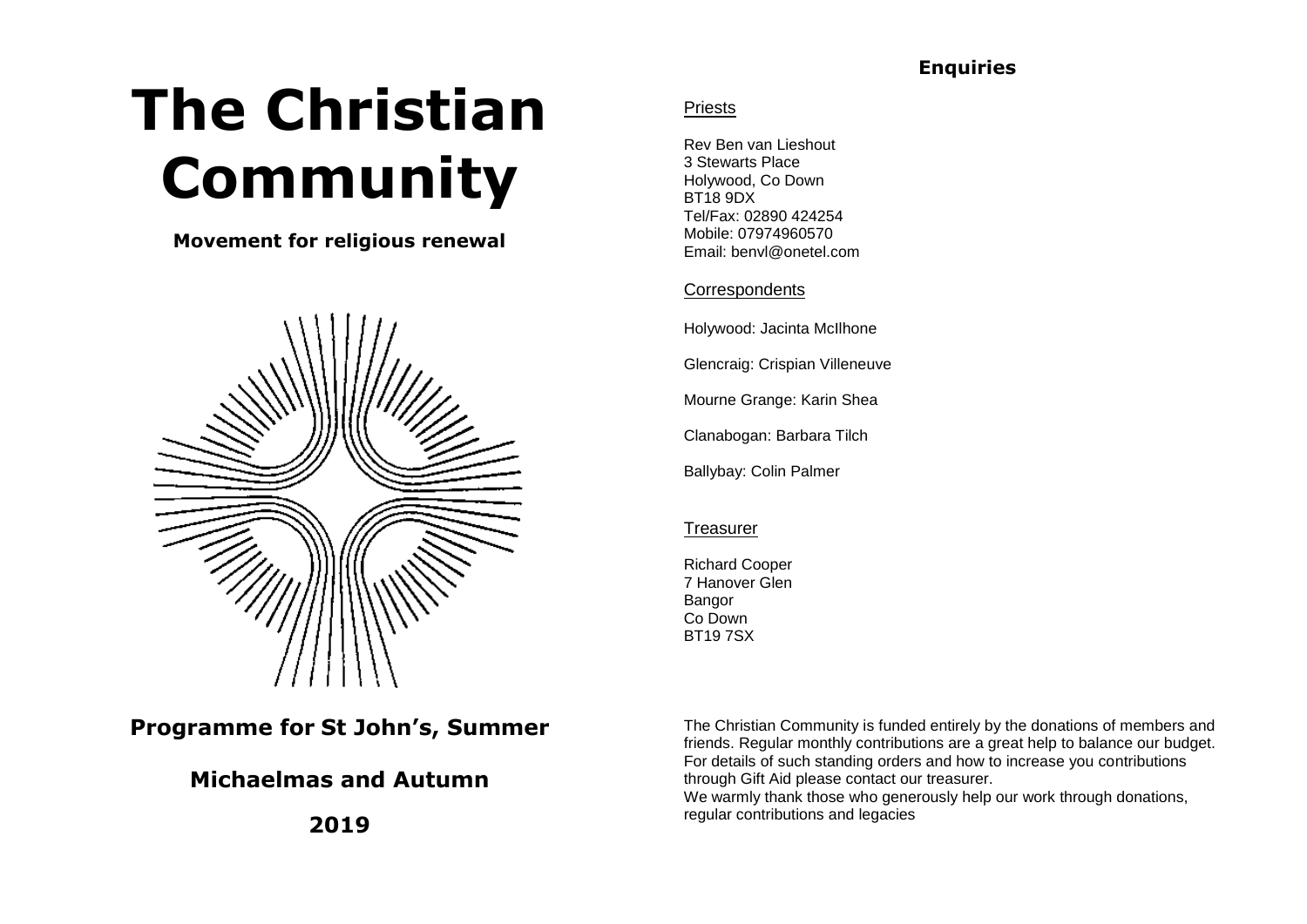# **Holywood**

### *St John's Tide*

| Tuesday 25 <sup>th</sup> June                                        | Finance group                                                                                       | 20.00          |  |
|----------------------------------------------------------------------|-----------------------------------------------------------------------------------------------------|----------------|--|
| Sunday 30 <sup>th</sup> June                                         | The Act of Consecration of Man<br>Talk and conversation:                                            | 10.00          |  |
|                                                                      | "Our Father in the heavens"                                                                         | 11.15          |  |
| Sunday 14th July                                                     | The Act of Consecration of Man<br>Talk and conversation:                                            | 10.00          |  |
|                                                                      | "The name and the kingdom"                                                                          | 11.15          |  |
| <b>Summer</b>                                                        |                                                                                                     |                |  |
| Sunday 28 <sup>th</sup> July                                         | The Act of Consecration of Man<br>Talk and conversation:                                            | 10.00          |  |
|                                                                      | "As above in the heavens so also on earth"                                                          | 11.15          |  |
| Sunday 18 <sup>th</sup> August                                       | The Act of Consecration of Man<br>Talk and conversation:                                            | 10.00          |  |
|                                                                      | "Our daily bread and forgiveness"                                                                   | 11.15          |  |
| Tuesday 27 <sup>th</sup> August                                      | Gospel Study: Genesis 22,<br>"Sacrificing one's only son "                                          | 20.00          |  |
| Thursday 29 <sup>th</sup> August                                     | Finance group                                                                                       | 20.00          |  |
| Sunday 1 <sup>st</sup> September                                     | The Act of Consecration of Man<br>Talk and conversation:                                            | 10.00          |  |
|                                                                      | "Temptation and evil"                                                                               | 11.15          |  |
|                                                                      | Sunday 15 <sup>th</sup> September The Act of Consecration of Man<br>The Sunday Service for Children | 10.00<br>11.30 |  |
|                                                                      | Sunday 22 <sup>nd</sup> September Sponsored walk along the coastal path                             |                |  |
| Tuesday 24 <sup>th</sup> September                                   | Gospel Study: Genesis 14<br>"Melchisedek and the last supper"                                       | 20.00          |  |
| Thursday 26 September                                                | First confirmation lesson for Daniel Calvert,<br>Ginn Sim and Kai Williams                          | 16.30          |  |
| (Further lessons on 3, 10, 17 and 24 October and 21 and 28 November) |                                                                                                     |                |  |

## *Michaelmas*

| Sunday 29 <sup>th</sup> September                       | The Act of Consecration of Man<br>Talk and conversation:<br>"Michael and the human heart" | 10.00<br>11.15 |
|---------------------------------------------------------|-------------------------------------------------------------------------------------------|----------------|
| Tuesday 1 <sup>st</sup> October                         | Gospel study: Numbers 21<br>"The serpent and the son of man"                              | 20.00          |
| Tuesday 8 <sup>th</sup> October                         | Gospel study: Job 40-41<br>"Leviathan and Michael"                                        | 20.00          |
| Sunday 13 <sup>th</sup> October                         | The Act of Consecration of Man<br>The Sunday Service for Children                         | 10.00<br>11.30 |
| Tuesday 15 <sup>th</sup> October                        | Gospel study: Jonah 1-4<br>"The whale and the resurrection"                               | 20.00          |
| Saturday 19 <sup>th</sup> October                       | Craft group for Advent sale                                                               | 11.00-16.00    |
| <b>Autumn</b>                                           |                                                                                           |                |
| Sunday 27 <sup>th</sup> October<br>Clocks go 1 hr back! | The Act of Consecration of Man<br>Congregational meeting                                  | 10.00<br>11.15 |
| Sunday 3 <sup>rd</sup> November                         | Craft group for Advent sale                                                               | 16.00-19.00    |
| Sunday November 3rd                                     | <b>Service of Remembrance</b>                                                             | 20.00          |
| Saturday 9 November                                     | Craft group for Advent sale                                                               | 11.00-16.00    |
| Sunday 17 <sup>th</sup> November                        | The Act of Consecration of Man<br>The Sunday Service for Children                         | 10.00<br>11.30 |
| Tuesday 19 <sup>th</sup> November                       | Gospel Study: Genesis 11<br>"Babel and Whitsun"                                           | 20.00          |
| Thursday 21 <sup>st</sup> November                      | Finance group                                                                             | 20.00          |
| Sunday 24 <sup>th</sup> November                        | Craft group for Advent sale                                                               | 11.00-16.00    |
| Tuesday 26 <sup>th</sup> November                       | Gospel Study: Genesis 3<br>"Eve and Mary"                                                 | 20.00          |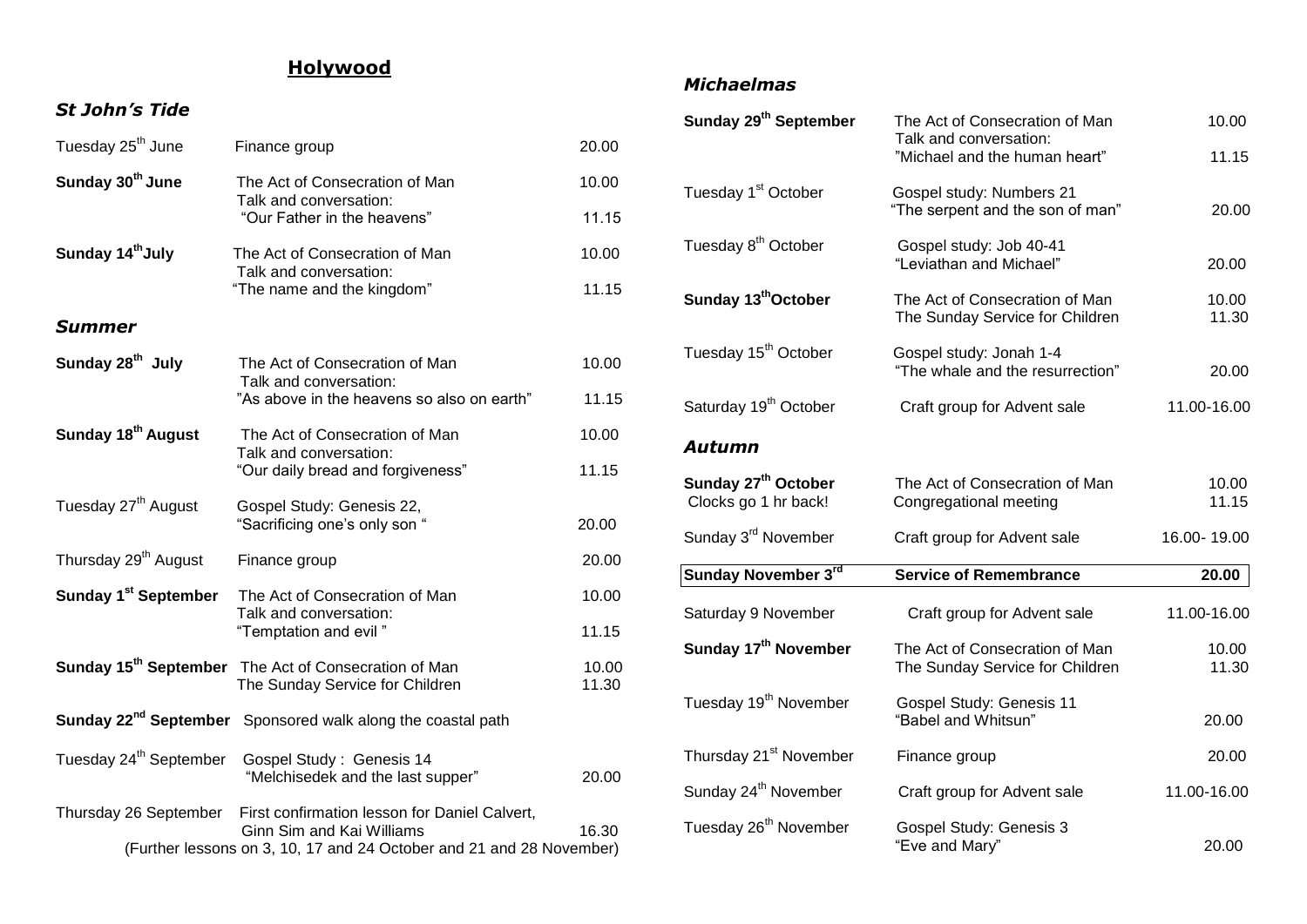# **Mourne Grange**

### *St John's Tide*

| Saturday 6 <sup>th</sup> July     | The Act of Consecration of Man<br>Memorial service for Bisbeth Whatling (Holbeck) | 10.15 |
|-----------------------------------|-----------------------------------------------------------------------------------|-------|
| Sunday 21 <sup>st</sup> July      | The Act of Consecration of Man                                                    | 10.15 |
| <b>Summer</b>                     |                                                                                   |       |
| Saturday 24 <sup>th</sup> August  | The Act of Consecration of Man                                                    | 10.15 |
| Sunday 8 <sup>th</sup> September  | The Act of Consecration of Man                                                    | 10.15 |
| Friday 27 <sup>th</sup> September | Talk: "Why ritual"                                                                | 16.15 |
|                                   | Saturday 28 <sup>th</sup> September The Act of Consecration of Man                | 10.15 |
|                                   |                                                                                   |       |

#### *Michaelmas*

| Sunday 6 <sup>th</sup> October  | The Act of Consecration of Man<br>Support group                  | 10.15<br>11.45 |
|---------------------------------|------------------------------------------------------------------|----------------|
| Friday 18 <sup>th</sup> October | Talk: "Michael and the human heart"                              | 16.15          |
|                                 | Saturday 19 <sup>th</sup> October The Act of Consecration of Man | 10.15          |

#### *Autumn*

| Sunday 3 <sup>rd</sup> November                         | The Act of Consecration of Man | 10.15 |
|---------------------------------------------------------|--------------------------------|-------|
| Sunday 17 <sup>th</sup> November Service of Remembrance | 19.30                          |       |
|                                                         |                                |       |

Saturday 23<sup>rd</sup> November The Act of Consecration of Man 10.15

# **Clanabogan**

### *St John's Tide*

| Saturday 13 <sup>th</sup> July    | The Act of Consecration of Man<br>The Golden Wedding of<br>Heidi and Michael Reinardi | 10.30<br>12.00 |
|-----------------------------------|---------------------------------------------------------------------------------------|----------------|
|                                   |                                                                                       |                |
| Summer                            |                                                                                       |                |
| Sunday 25 <sup>th</sup> August    | The Act of Consecration of Man                                                        | 10.30          |
|                                   | Study group: The Act of Consecration<br>as a path; Introduction                       | 12.00          |
| Sunday 22 <sup>nd</sup> September | The Act of Consecration of Man                                                        | 10.30          |
|                                   | Study group: The Act of Consecration<br>as a path; Gospel                             | 12.00          |
| <b>Michaelmas</b>                 |                                                                                       |                |
| Saturday 19 <sup>th</sup> October | Talk: "Michael and the human heart"                                                   | 17.30          |
| Sunday 20 <sup>th</sup> October   | The Act of Consecration of Man<br>Study group: The Act of Consecration                | 10.30          |
|                                   | as a path; Offertory                                                                  | 12.00          |

## *Autumn*

| Saturday 2 <sup>nd</sup> November | <b>Service of Remembrance</b>                                          | 19.30 |
|-----------------------------------|------------------------------------------------------------------------|-------|
|                                   |                                                                        |       |
| Sunday 24 <sup>th</sup> November  | The Act of Consecration of Man<br>Study group: The Act of Consecration | 10.30 |
|                                   | as a path; Transsubstantiation                                         | 12.00 |